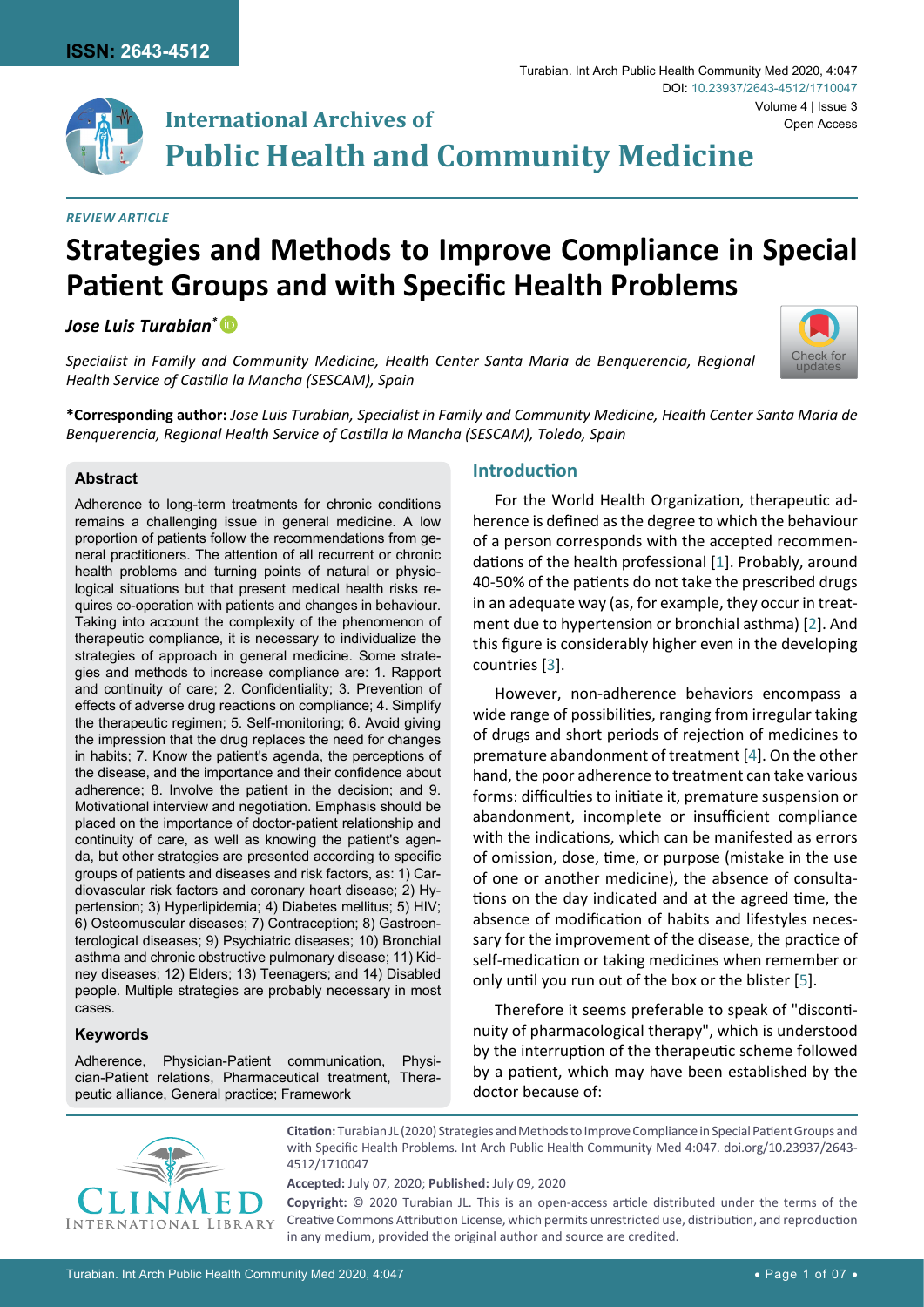- 1. Discontinuation or switching by the clinical basis
- 2. Presence of adverse reactions to the drug (ARDs)
- 3. Persistence of symptoms
- 4. Improvement that eventually requires discontinuing or changing drugs

Or it may have been performed autonomously by the patient [[6](#page-5-5)].

The evaluation or monitoring of compliance is also a complex process, since there are different ways of carrying it out: Self-communication, tablet count, medication possession ratio, biological markers, electronic monitoring, prescription renewal monitoring, etc. [[7](#page-5-6),[8](#page-5-7)].

Although there has been a process of moving from the concept of "compliance" (centered on the doctor) to that of "adherence", and successively to "therapeutic alliance" (centered on the patient, and the doctor-patient relationship), the basic concept It remains complex and has multiple facets and models of approach. In any case, half of the population abandons the pharmacological treatment, and medication non-adherence is a major impediment to the management of diseases and risk factors, with great public health importance, and leads to preventable costs and hospitalizations. Many investigations have been directed to determine the factors responsible for low compliance, and there are a number of factors associated with adherence to treatment that are the most investigated. However, the findings are inconsistent with respect to the effects of numerous variables [\[9\]](#page-6-2).

Two "therapeutic continuities" can be differentiated, referring to chronic or long-term pathological processes with slow variations of their clinical picture, which makes the patient live with his disease (such as diabetes, hypertension, stroke, schizophrenia, dysthymia, etc.), and a pharmacological discontinuity in acute processes or episodes that resolve in a short time or not very long [\[9\]](#page-6-2).

Adherence to treatment is especially a public health issue or with particular importance in chronic disease therapies. Adherence to treatment is a key component of chronic disease management. Less than 50% of patients with chronic diseases, such as heart disease, bronchial asthma, epilepsy, diabetes mellitus, arthritis, depression, schizophrenia, etc., comply with the treatment. Even in acute diseases, non-compliance is high, and it has been reported that many patients fail to take prescriptions from the pharmacy or take the drug less than prescribed [[7](#page-5-6)]. Primary care practices offer ideal venues for the effective care and management of these conditions [[10](#page-6-6)].

Since therapeutic compliance is closely linked to the doctor-patient relationship [\[6](#page-5-5)] and, very different doctor-patient relationships models can be established [[11](#page-6-3)], which can also vary according to multiple situations, scenarios and specific diseases [\[12,](#page-6-0)[13](#page-6-1)], definitely, contextualization of the doctor-patient relationship is needing. Non-adherence does not occur at random, but it cannot be correctly predicted by medication beliefs, chronic disease, and sociodemographics characteristics [\[9\]](#page-6-2).

As by "discontinuity of pharmacological therapy" is meant the interruption of the therapeutic scheme followed by a patient, the discontinuity of the treatment indicates in some way a discontinuity of the doctor-patient relationship. Each type of doctor-patient relationship implies a different relationship with pharmacological treatment; but also, the doctor-drug approach style imposes a doctor-patient relationship [[6](#page-5-5),[11\]](#page-6-3).

In this scenario, this article aims, that is a personal view, based on a selected narrative review and the author's experience, to reflect, synthesize and summarize the theoretical elements that clarify this issue of possible compliance differences according to groups of patients with specific diseases or risk factors, and so facilitate strategies for its practical application.

#### **Discussion**

The attention of all recurrent or chronic health problems and turning points of natural or physiological situations but that present medical health risks requires co-operation with patients (hypertension, pregnancy, child care, diabetes mellitus, epilepsy, multiple sclerosis, schizophrenia, depression, incontinence, etc.). And also disease prevention needs changes in behavior (tobacco, alcohol, obesity, etc.).

It is established that suboptimal compliance originates the following situations [\[7\]](#page-5-6):

- 1. Reducing chances of improving health
- 2. Increased possibilities of ADRs
- 3. Rising costs

Adherence to treatment and pharmacological discontinuity are inscribed in the first place in the doctor-patient encounter, and the qualities of this relationship influence one way or the other. A general view of the therapeutic continuity in general and the pharmacological continuity in particular can show us several factors: the prescription, the doctor's objectives, the health problem/the pathology, the meaning of the environment, the informed consent, the socio-economic condition , subjective well-being, the patient's objectives, the perception of the disease, family support, the evolution or course of the disease, the duration of treatment, the doses, the transference and counter transference phenomenon, the placebo effect and nocebo, the non- pharmacological effects of the medications, the adverse reactions to the drug, the quality of life, etc. [[2](#page-5-1)[,14-](#page-6-4)[16](#page-6-5)].

But, since adherence to treatment and pharmaco-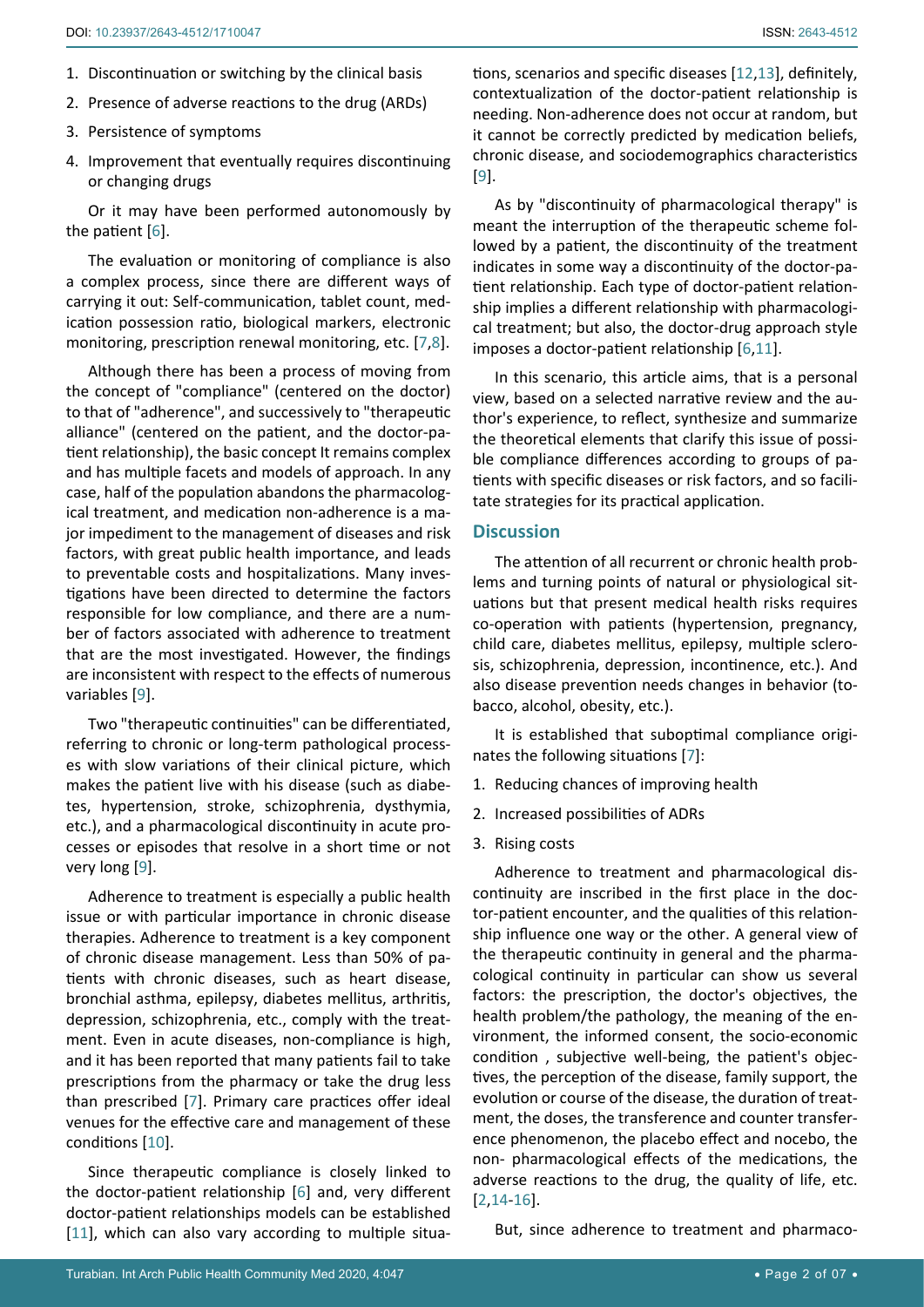| <b>Methods for compliance</b>                                                                         | Special patient groups with specific health problems |   |   |          |          |   |          |   |          |    |          |                   |    |    |
|-------------------------------------------------------------------------------------------------------|------------------------------------------------------|---|---|----------|----------|---|----------|---|----------|----|----------|-------------------|----|----|
|                                                                                                       |                                                      | 2 | 3 | 4        | 5        | 6 | 7        | 8 | 9        | 10 | 11       | $12 \overline{ }$ | 13 | 14 |
| Rapport and continuity of care                                                                        | X                                                    | X | X | X        | $\times$ | X | X        | X | X        | X  | X        | X                 | X  | X  |
| Confidentiality                                                                                       |                                                      |   |   |          | X        |   | x        |   | X        |    |          |                   | X  |    |
| Prevention of effects of ADRs on compliance                                                           |                                                      | X |   | X        | X        |   |          |   | X        |    | X        | X                 |    |    |
| Simplify the therapeutic regimen                                                                      |                                                      | X |   | X        |          |   |          |   |          | X  | X        | X                 |    |    |
| Self-monitoring                                                                                       |                                                      | X |   | x        |          |   |          |   |          | X  |          |                   |    |    |
| Avoid giving the impression that the drug replaces<br>the need for changes in habits                  |                                                      | X | X | X        |          |   |          |   |          | X  | X        |                   |    |    |
| Know the patient's agenda, the perceptions of the<br>disease, and the importance and their confidence | X                                                    | X | X | $\times$ | X        | X | $\times$ | X | $\times$ | X  | $\times$ | X                 | X  | X  |
| Involve the patient in the decision                                                                   |                                                      | X | X | X        |          |   |          |   |          | X  |          |                   |    |    |
| Motivational interview and negotiation                                                                |                                                      |   |   |          |          |   |          |   | X        |    |          |                   | x  |    |

<span id="page-2-0"></span>**Table 1:** Methods for compliance in special patient groups and with specific health problems.

1: Cardiovascular risk factors (hypercholesterolemia, hypertension, etc.) and coronary heart disease (CHD); 2: Hypertension; 3: Hyperlipidemia; 4: Diabetes mellitus; 5: HIV; 6: Osteomuscular diseases; 7: Contraception; 8: Gastroenterological diseases; 9: Psychiatric diseases; 10: Bronchial asthma and chronic obstructive pulmonary disease; 11:Kidney diseases; 12: Elders; 13: Teenagers; 14: Disabled people.

logical discontinuity are inscribed in the first place in the doctor-patient relationships, and this is a complex, multiple and heterogeneous concept that cannot be defined in a unique way or generalize the concept of "good relationship", but there are" many "doctor-patient relationships appropriate" according to their contexts (which also implies redefining the instruments for measuring this relationship), it is not possible to talk about strategies and methods of universal value for all situations or contexts.

Consequently, taking into account the complexity of the phenomenon of therapeutic compliance, it is therefore necessary to individualize the strategies of approach in general medicine. In this way, a series of certain specific or nuanced strategies can be distinguished for different patient groups and for different specific health problems ([Table 1](#page-2-0)) [\[7\]](#page-5-6).

## **Cardiovascular risk factors (hypercholesterolemia, hypertension, etc.) and coronary heart disease (CHD)**

Adherence to treatment is a key factor in preventing the progression of CHD, which remains a leading cause of death and disability in adults worldwide, despite the enhanced prognoses of cardiac patients over the past several decades. Despite strong evidence supporting the importance of adherence, non-adherence to treatment represents a common and significant public health problem among post-percutaneous coronary intervention patients (PCI). Approximately 25% of post-PCI patients have at least two modifiable cardiovascular risk factors, but only about 50% of CHD patients make lifestyle changes. For example, adherence to physical rehabilitation was low especially after discharge from hospital and the opportunity to attend a mindfulness program was not used [\[17,](#page-6-11)[18](#page-6-7)].

Possible strategies in this group of patients would be [\[7\]](#page-5-6):

- **•** Establish rapport
- **•** Know the patient's agenda, determining the areas that the patient considers important and in which he feels confident for compliance. If there is a low importance for compliance, the strategy of discussing the "pros and cons" can be applied. If there is a low confidence, solutions brainstorming strategies or evaluation of a "typical day" can be applied.
- **•** Continuity of care that allows to develop confidence. The support of family members, nurses and doctors, the results of care, responsibility, fear of complications, and continuity of care predict adherence to long-term treatment [\[18](#page-6-7)].

## **Hypertension**

50% of hypertensive patients undergo drug treatment, and only 50% of them have controlled blood pressure; 50% of hypertensive patients stop taking the drug during the first year. Thus, the compliance rate is less than 50%. When the more complex the therapeutic regimen is, the lower the compliance is. Patients' satisfaction resulting from building the relationship and empathy with physicians appeared to be associated with medication adherence among hypertensive patients [\[19](#page-6-8)].

The possible strategies in this group of patients would be [\[7,](#page-5-6)[20](#page-6-9)[,21](#page-6-10)]:

- **•** Risk assessment in relation to cardiovascular diseases. Electronic evidence summaries for use in the clinical encounter for a wide variety of patient groups and clinical settings
- **•** Sensitive examination of ADRs (such as sexual dysfunction, etc.).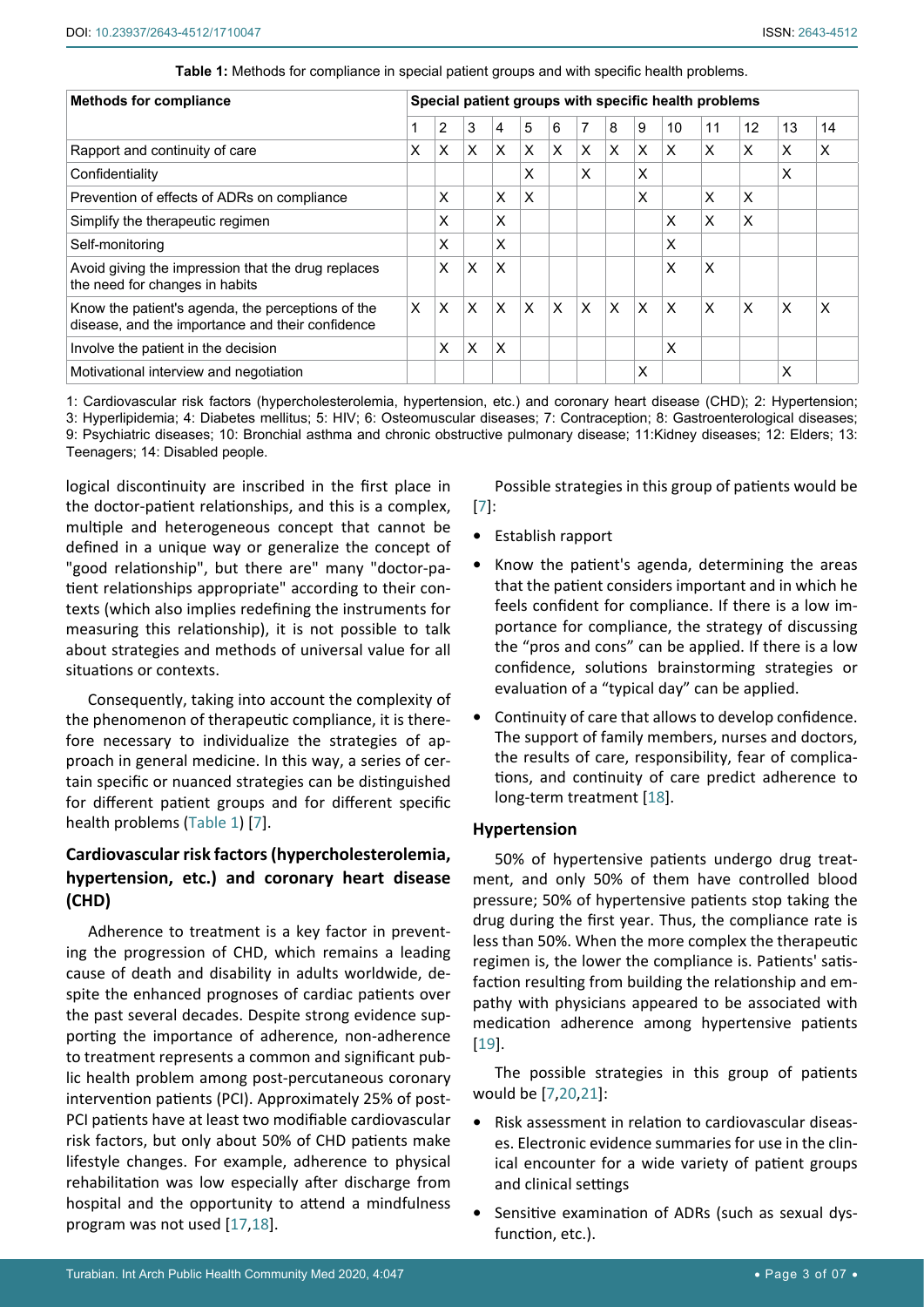- **•** Valuation of a "typical day" to determine how taking the medication fits into the patient's life (for example, taking a diuretic can hinder activities during the day or be uncomfortable at night).
- **•** Simplify the therapeutic regimen. For example, using fixed associations of drugs on the same tablet if the patient maintains adequate control, or in case of poor blood pressure control, can be preferred to replace one drug with a new one, instead of adding a new drug to the previous one.
- **•** Auto monitoring of blood pressure: It can allow the patient to be more aware of the effect of compliance or non-compliance, and make him more self-responsible.
- **•** Know the patient's agenda and the areas that he values as important and in which he feels with confidence for compliance. In case of low importance for compliance, the technique of discussing the "pros and cons" of compliance can be used.
- **•** Maintain continuity of care and trust in the doctor.

## **Hyperlipidemia**

One in 6 patients with hyperlipidemia does not return to medical controls. In addition, the condition is asymptomatic, and that makes risk perception difficult. And on the other hand, drugs will be lifelong treatments, with possible ADRs and can be an important cost in some occasions.

The possible strategies in this group of patients would be [[7](#page-5-6)]:

- **•** Avoid giving the impression that the drug replaces the need for diet, exercise and smoking cessation. This may require an "exchange of information" between doctor and patient. A feedback strategy of the information given by the doctor can also be applied to facilitate the compression of the patient and for the doctor to confirm the understanding of the information given.
- **•** Involve the patient in the decision (which is usually for life). This may require the use of tools to communicate the risk, or the technique of assessing the "pros and cons" of compliance.

## **Diabetes mellitus**

It is a high prevalence health problem (type 1 plus type 2), which implies high costs for the health system. Patients with diabetes mellitus have almost twice as much mortality as people of similar age without diabetes. Most patients with diabetes have poor glycemic control. In addition, the disease can be asymptomatic and its therapeutic intervention may require deep-rooted habits changes in certain contexts, making compliance difficult.

Possible strategies to address and improve compliance in this group of patients would be [\[7](#page-5-6)]:

- **•** Establish rapport
- **•** Know the patient's agenda and their perception of the disease, as well as to exploring the importance of the patient and the confidence it has for compliance. If there is a low importance of patient compliance, the "pros and cons" assessment technique of compliance can be used
- **•** Know a "typical day" to understand the influence of the disease in the patient's life (meal, work, exercise, etc.)
- **•** Exchange of information between doctor and patient, perhaps through the use of risk assessment tools
- **•** Favouring self-control as a method of self-responsibility in disease management, and deciding on individualized goals (age, individual situations, etc.)

#### **HIV**

It is a chronic disease, but without cure. There is an unequivocal relationship between compliance and levels of HIV RNA, CD4 count and mortality. Compliance rates of more than 95% are necessary to maintain virological suppression, but between 50-60% of patients do not achieve that figure. In addition, the drug treatment regimen is complex, ADRs are frequent, and there is a high impact of the disease on patients' lives.

Globally default rates vary from 33% in America, 12% in Europe to 39 to 79% in Africa. Non-adherence to treatment reduces the immunological benefits of antiretroviral (ARVs) which predisposes clients to opportunistic infections, increases both the risk of drug resistance and HIV transmission.

Patient level factors that contribute to defaulting from antiretroviral treatment (ART) include forgetfulness, fatigue, and hopelessness, absence of symptoms and severity of the illness. Furthermore, lack of support from a partner, negative perceptions towards ART medication, pre-occupation and absence from home due to employment compromises adherence to ARVs. Stigma and discrimination coupled with family pressure, regular changes of residence and religious beliefs influence defaulting from ART. Financial cost associated with accessing treatment is secondary to long distance especially among those residing in rural areas. It has been reported that the main reason for defaulting from ARVs was fear of disclosing an HIV status to avert potential stigma and discrimination. Consequently, strategies need to be adopted to ensure that privacy and confidentiality is preserved [[22](#page-6-12)].

The possible strategies to achieve compliance in the group of these patients would be [[7](#page-5-6)]:

- **•** Establish rapport.
- **•** Know the patient's agenda and know the importance and confidence of the patient on compliance. If there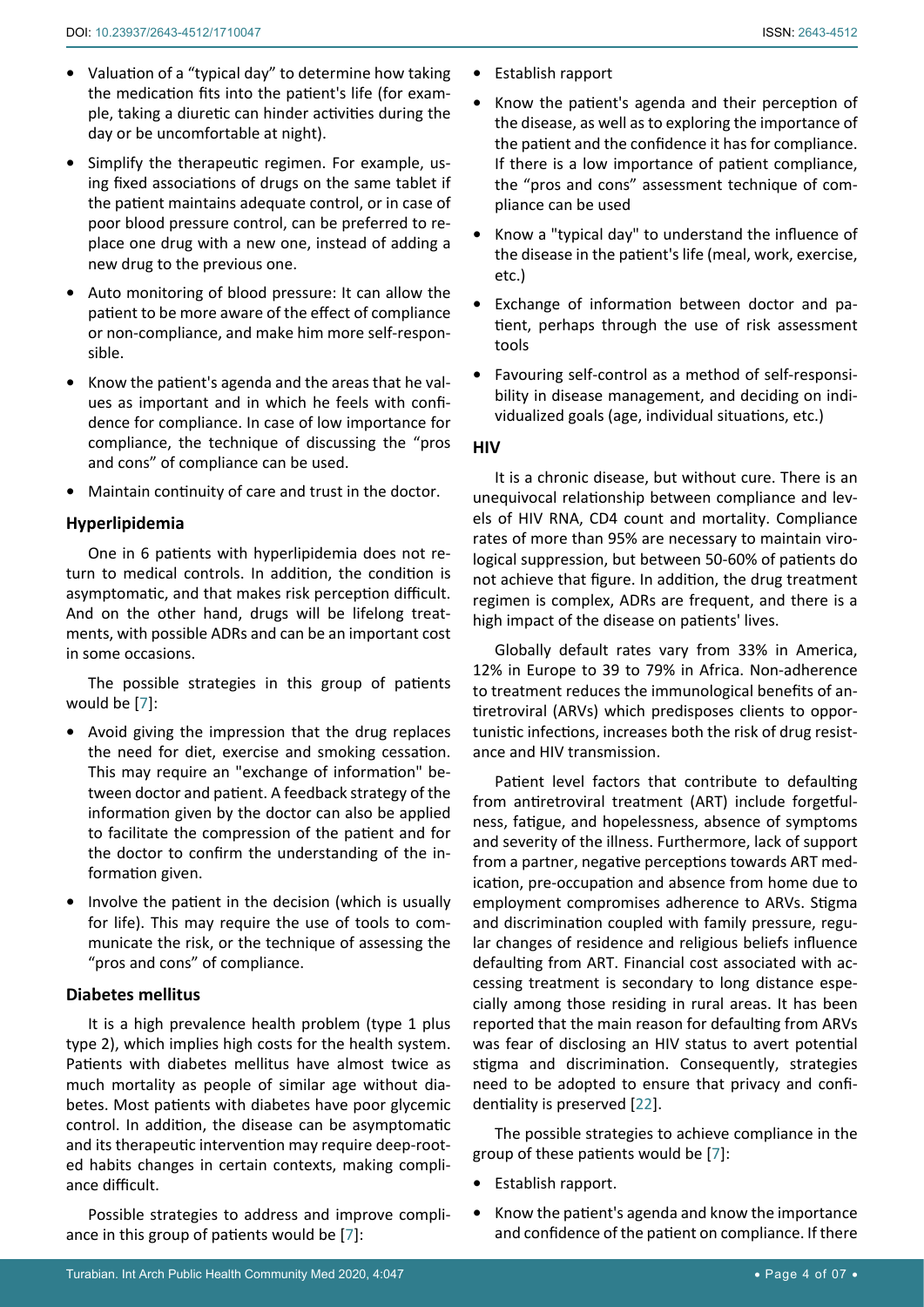is a low confidence in compliance, it may be appropriate to use the brainstorming technique.

- **•** Know a "typical day" of the patient to assess how the medication fits, as well as preparing the patient about possible ADRs and how they can affect and be addressed in their daily lives.
- **•** Exchange of information, including giving updated information by the doctor.

#### **Osteomuscular diseases**

Pain and limitation of activities can be the main issues because of its impact on daily life. As in the rest of chronic diseases, only 50% of patients with rheumatoid arthritis comply with the treatment.

The possible strategies in these patients would be [[7](#page-5-6)]:

- **•** Evaluation of a "typical day" to assess the effects and experience of pain and limitations.
- **•** Explore perceptions about the disease, medication and ADRs, for which the technique of "pros and cons" can be used.

#### **Contraception**

One out of every 4 oral contraceptive prescriptions are not obtained from the pharmacy. "Forgetting the pill" is a very frequent situation.

Possible strategies to improve compliance in women taking oral contraceptives can be [[7\]](#page-5-6):

- **•** Give clear information
- **•** Value the "pros and cons"
- **•** Value the importance that women give to compliance and confidence in achieving that compliance. If this confidence is low, the drug packaging techniques with calendar, alarms and brainstorming can be used.

#### **Gastroenterological diseases**

Here it is necessary to take into account that, for example, 40% of failures in the eradication of *Helicobacter pylori* are due to a lack of compliance with the treatment. On the other hand, proton pump inhibitors constitute in many countries the best-selling pharmacological group.

Possible general strategies to improve compliance in the group of patients with digestive disease would be:

- **•** Exchange of medical-patient information and negotiation of decision making.
- **•** Value the importance that the patient attaches to compliance and their confidence in achieving it. In the case of the patient of low compliance importance, the "pros and cons" technique can be used; in the case that there is a low confidence in achieving compliance, the brainstorming technique can be

performed [[7](#page-5-6)].

#### **Psychiatric diseases**

It is a group of diseases that can decrease the patient's ability to take medication due to memory, cognitive and emotional disorders, as well as alteration of their daily routines. In addition, they typically produce a stigma, and taking the medication reminds the patient of this stigma. On the other hand they are chronic or frequently recurring diseases and ADRs are frequent. With respect to medication adherence in bipolar disorder, older individuals appear to do less well than younger individuals over time [[23\]](#page-6-13).

Possible strategies to improve compliance in this group of patients would be [\[7](#page-5-6)]:

- **•** Motivational interview and negotiation
- **•** Explore perceptions of the disease to assess compliance possibilities; for example, compliance is unlikely in a patient with hypomania who does not think he is sick, or in a depressed patient. This exploration of the perceptions of the disease can be done using the techniques of a "typical day", or the "pros and cons"
- **•** Use of practical reminders, including family action
- **•** Value the importance that the patient attaches to compliance, and his confidence in achieving it. If there is low confidence, the brainstorming technique can be used

## **Bronchial asthma and chronic obstructive pulmonary disease**

Asthma has a prevalence of 10% in children in developed countries, and causes significant school and work involvement. In addition, it produces a stigma in the patient. Finally, the use of bronchodilators, although there are different methods of use, can be difficult for many patients, so that compliance is between 20-70%. Frequently, a 30% non-adherence rate has been reported. Demographic factors are not associated with adherence. Number of prescribed respiratory drug classes, number of respiratory medication on the last prescription, number of doses per day, vaccination (pneumococcal, influenza), and using an electronic device to remember the time of administering medicine are significantly associated with adherence [\[24](#page-6-14)].

They would be strategies to improve compliance in this group of patients [\[7\]](#page-5-6):

- **•** Explore perceptions about the disease and medication
- **•** Exchange of information

#### **Kidney diseases**

Non-adherence to treatment regimen can have a detrimental effect on the heath of dialysis patients, increase mortality, morbidity and increase in healthcare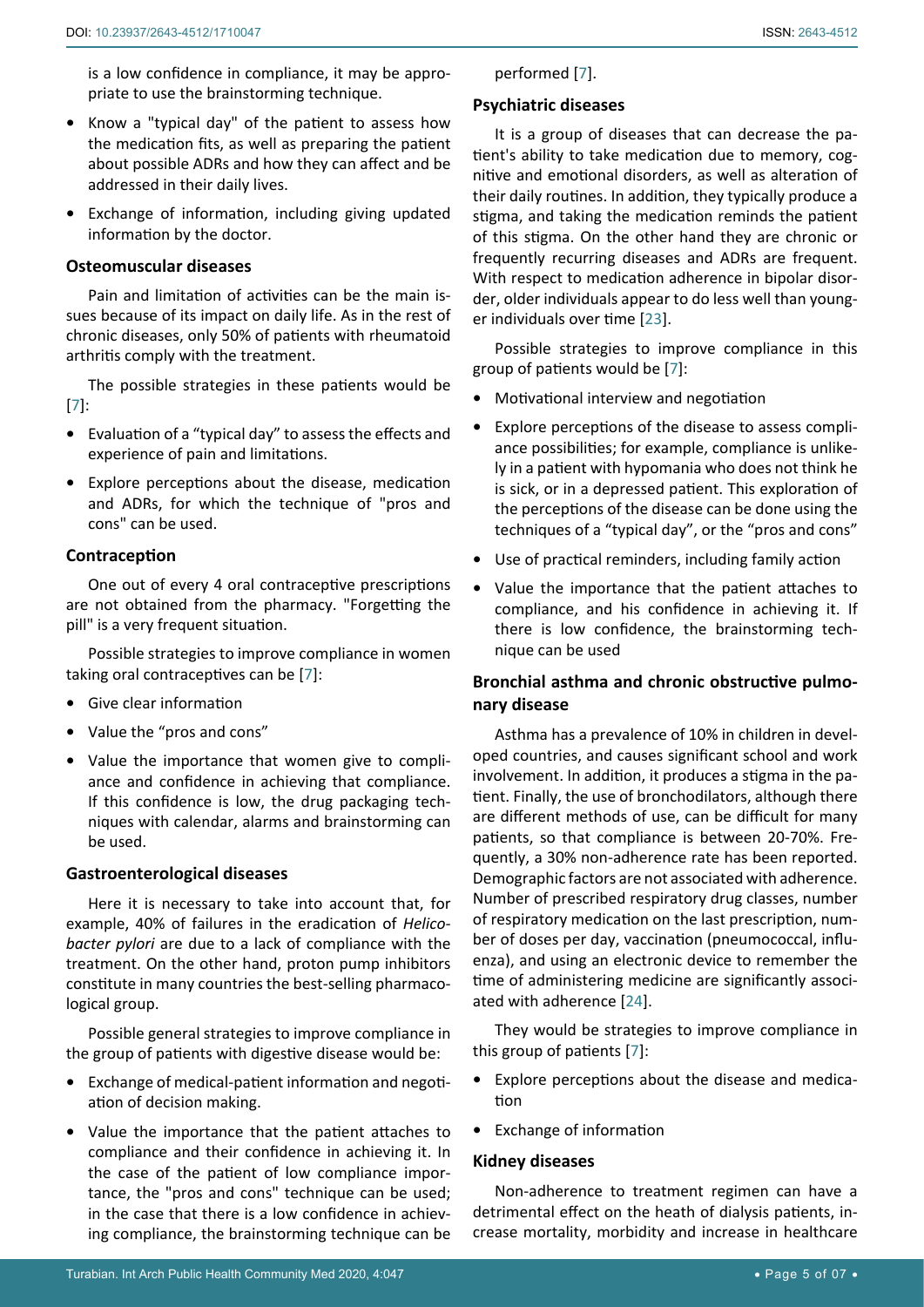## **Elders**

It represents a very important group because of its number, and very complex due to the presence of multimorbidity and polypharmacy, the high rates of drugdrug interactions and ADRs, and the metabolic variations typical of age, as well as the alterations of senses and cognitive deterioration that they can present.

The possible strategies to improve compliance in this group of patients would be [\[7\]](#page-5-6):

- **•** Explore perceptions about the disease and medication
- **•** Simplify the treatment
- **•** Practical systems to prepare the medication taking in relation to the dose, the schedule of shots, etc., such as alarms, diaries, etc.
- **•** Continuity of care that allows developing confidence, and perhaps the use of a benign paternalism
- **•** Know the patient's agenda, explore perceptions of the disease, and assess the importance that the patient attaches to compliance, and his confidence in achieving it
- **•** If there is low confidence, the "brainstorming" or "typical day" technique can be used to determine how the medication intake fits into the patient's life.

#### **Teenagers**

In this group of patients the disease involves stigma. The consultation with them is usually difficult because they are generally defensive and the consultation time is usually short. They attach great importance to confidentiality. On the other hand, medically unexplained symptoms (MUS) are common among children and adolescents and may be highly impairing. Even after long diagnostic and/or therapeutic trajectories, many of these children and their parents feel dissatisfied with the advice and therapies they were given; for example, when physiotherapy is recommended, adherence is lower (27%) [\[26](#page-6-17)].

They would be strategies to improve compliance in this group of patients [\[7\]](#page-5-6):

- **•** Secure confidentiality
- **•** Know the patient's agenda, explore perceptions of the disease, assess the importance that the patient attaches to compliance, and their confidence in

achieving it, as well as exchange information. It can be used the techniques of "typical day" and "pros and cons"

**•** Negotiation

### **Disabled people**

Most disabled people have poor health status. They often have multiple diseases requiring continual medication. Some categories of predictive variables have been reported in this group of patients as the role of continuity of medical care and the role of family structure: 1. Compared to those who were married, widowers and divorced have worse adherence; and 2. The role played by the participant's family is ambivalent: the chances of having greater medication adherence for patients who received help from a family member was almost 60% lower than these probabilities for those who did not receive this type of help; therefore, the role played by the family members of the participants was both protective and harmful [\[27](#page-6-15)].

## **Conclusion**

Adherence to long-term treatments for chronic conditions remains a challenging issue in primary care. A low proportion of patients follow the recommendations from healthcare providers, which underlines the need of reinforcing medication adherence in primary care. Some strategies and methods to increase compliance in specific groups of patients and diseases and risk factors are shown. Emphasis is placed on the importance of the continued doctor-patient relationship and knowing the patient's agenda, and other strategies are presented according to the characteristics of the patients and the diseases. Multiple strategies are probably necessary in most cases.

#### **References**

- <span id="page-5-0"></span>1. [World Health Organization \(2003\) Adherence to long-term](https://www.who.int/chp/knowledge/publications/adherence_report/en/)  [therapies: Evidence for action. World Health Organization,](https://www.who.int/chp/knowledge/publications/adherence_report/en/)  [Geneva.](https://www.who.int/chp/knowledge/publications/adherence_report/en/)
- <span id="page-5-1"></span>2. [Niolu C, Siracusano A \(2005\) Discontinuità psicofarmaco](https://art.torvergata.it/handle/2108/163789?mode=full.110#.Xvbnp20zbIU)[logica e aderenza. Il Pensiero Scientifico Editore, Roma.](https://art.torvergata.it/handle/2108/163789?mode=full.110#.Xvbnp20zbIU)
- <span id="page-5-2"></span>3. [Dilla T, Valladares A, Lizán L, Sacristán JA \(2009\) Treat](https://pubmed.ncbi.nlm.nih.gov/19427071/)[ment adherence and persistence: causes, consequences](https://pubmed.ncbi.nlm.nih.gov/19427071/)  [and improvement strategies. Aten Primaria 41: 342-348.](https://pubmed.ncbi.nlm.nih.gov/19427071/)
- <span id="page-5-3"></span>4. [Martín Alfonso L \(2004\) Acerca del concepto de adherencia](http://scielo.sld.cu/scielo.php?script=sci_arttext&pid=S0864-34662004000400008)  [terapéutica. Rev Cubana Salud Pública 30: 350-352.](http://scielo.sld.cu/scielo.php?script=sci_arttext&pid=S0864-34662004000400008)
- <span id="page-5-4"></span>5. [Zarragoitia Alonso I \(2010\) Therapeutic Adherence on De](http://www.revistahph.sld.cu/hph0310/hph11310.html)[pression. Rev Hosp Psiquiátrico de la Habana 7.](http://www.revistahph.sld.cu/hph0310/hph11310.html)
- <span id="page-5-5"></span>6. [Turabian JL \(2018\) Doctor-Patient Relationship in Pharma](https://crimsonpublishers.com/cojrr/pdf/COJRR.000521.pdf)[cological Treatment: Discontinuation and Adherence. COJ](https://crimsonpublishers.com/cojrr/pdf/COJRR.000521.pdf)  [Rev & Res 1.](https://crimsonpublishers.com/cojrr/pdf/COJRR.000521.pdf)
- <span id="page-5-6"></span>7. Butler CC, Rollnick S (2004) Compliance. Mosby, London.
- <span id="page-5-7"></span>8. [Costa CK, Abe SY, da Silva GP, Carneiro E, Miguel MD](https://journals.sagepub.com/doi/abs/10.1177/0956462419869512)  [\(2019\) Recommended method for health services to deter](https://journals.sagepub.com/doi/abs/10.1177/0956462419869512)[mine adherence to antiretroviral therapy: a comparison of](https://journals.sagepub.com/doi/abs/10.1177/0956462419869512)  [three models. International Journal of STD & AIDS 30.](https://journals.sagepub.com/doi/abs/10.1177/0956462419869512)